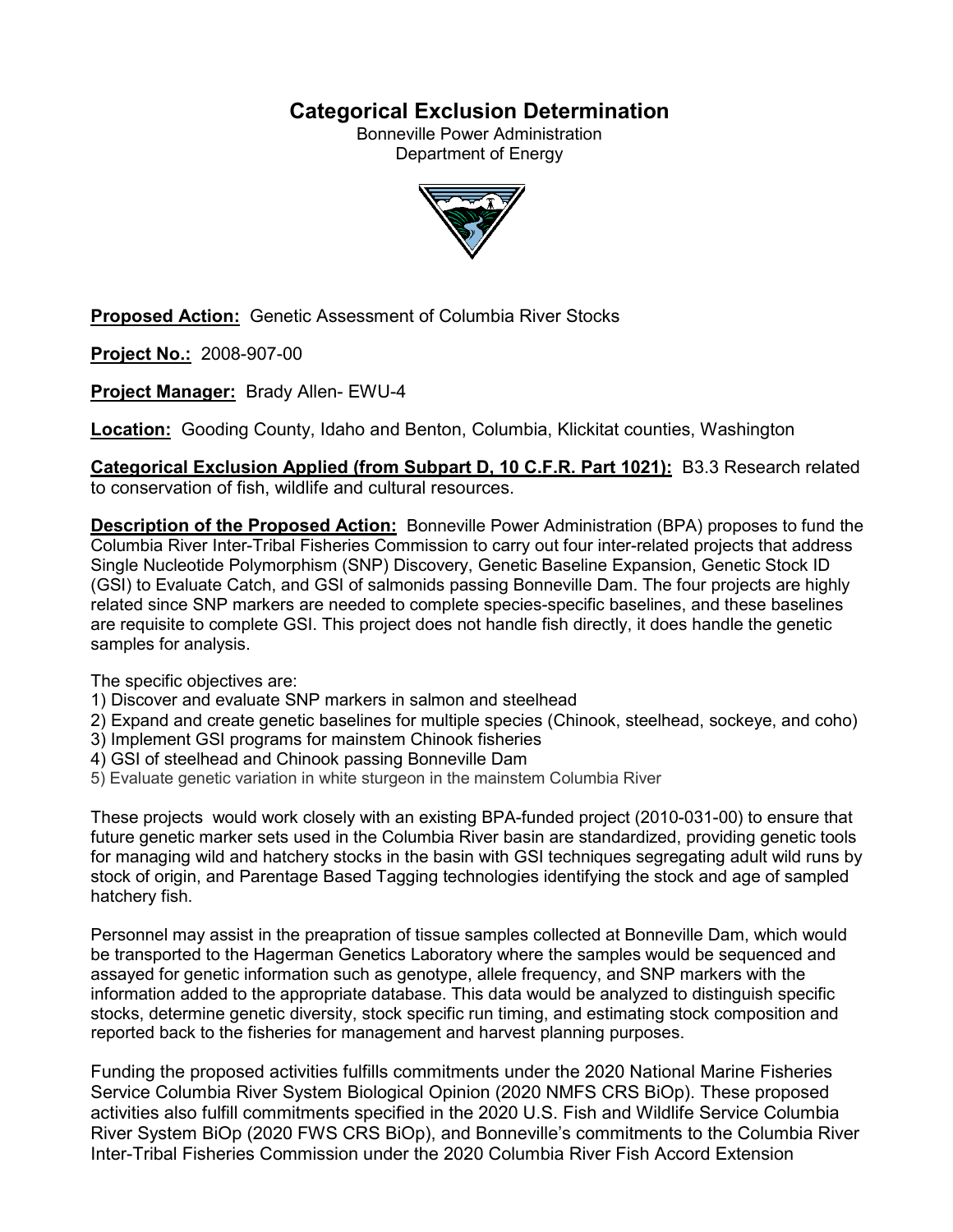agreement, while also supporting ongoing efforts to mitigate for effects of the FCRPS on fish and wildlife in the mainstem Columbia River and its tributaries pursuant to the Pacific Northwest Electric Power Planning and Conservation Act of 1980 (Northwest Power Act) (16 U.S.C. (USC) 839 et seq.).

**Findings:** In accordance with Section 1021.410(b) of the Department of Energy's (DOE) National Environmental Policy Act (NEPA) Regulations (57 FR 15144, Apr. 24, 1992, as amended at 61 FR 36221-36243, Jul. 9, 1996; 61 FR 64608, Dec. 6, 1996, 76 FR 63764, Nov. 14, 2011), BPA has determined that the proposed action:

- 1) fits within a class of actions listed in Appendix B of 10 CFR 1021, Subpart D (see attached Environmental Checklist);
- 2) does not present any extraordinary circumstances that may affect the significance of the environmental effects of the proposal; and
- 3) has not been segmented to meet the definition of a categorical exclusion.

Based on these determinations, BPA finds that the proposed action is categorically excluded from further NEPA review.

*/s/ Israel Duran* Israel Duran Contract Environmental Protection Specialist **CorSource** 

Reviewed by:

*/s/ Chad Hamel* Chad Hamel Supervisory Environmental Protection Specialist

Concur:

*/s/ Katey C. Grange March 28, 2022* Katey C. Grange Date NEPA Compliance Officer

Attachment(s): Environmental Checklist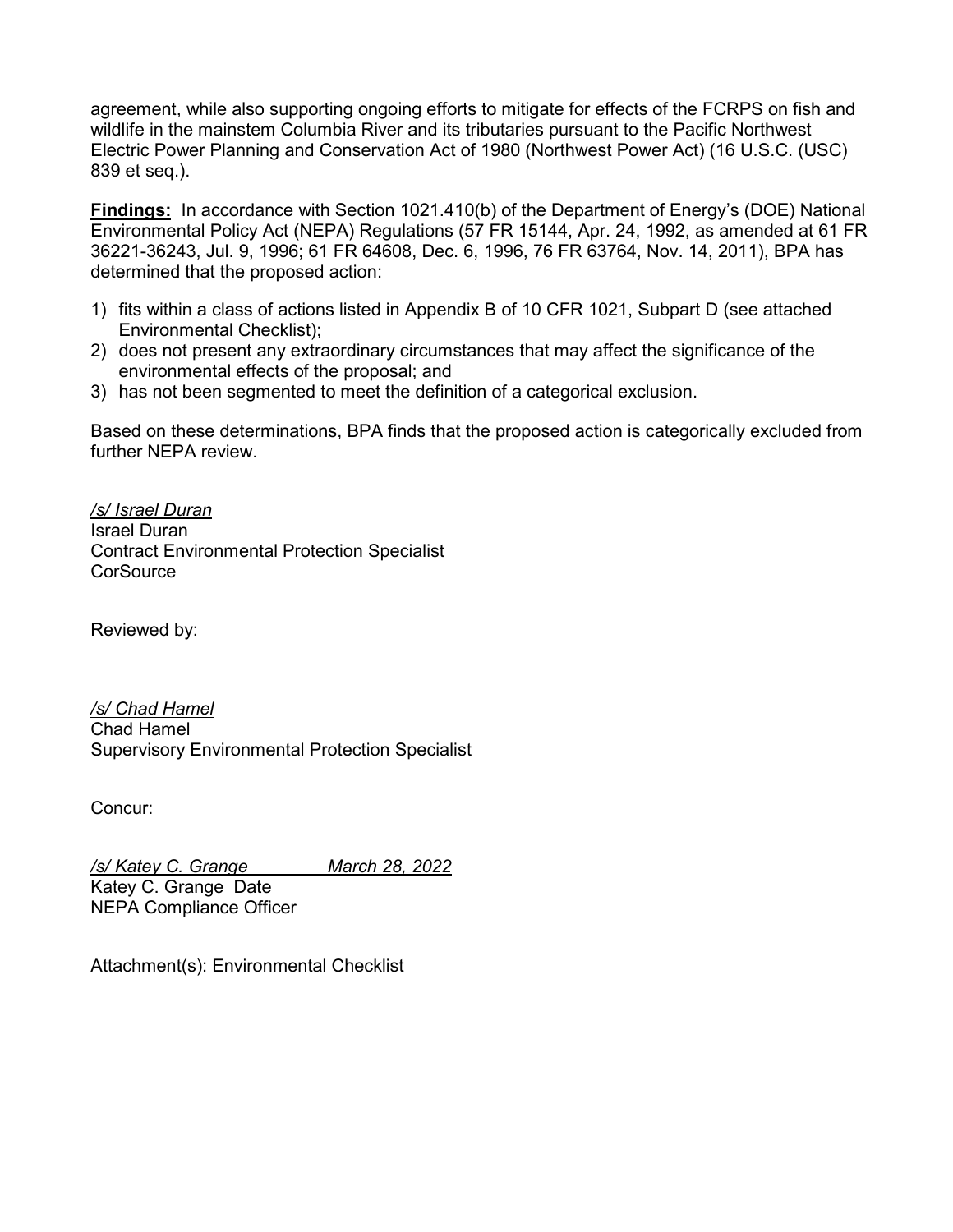# **Categorical Exclusion Environmental Checklist**

This checklist documents environmental considerations for the proposed project and explains why the project would not have the potential to cause significant impacts on environmentally sensitive resources and would meet other integral elements of the applied categorical exclusion.

# **Proposed Action:** Genetic Assessment of Columbia River Stocks

# **Project Site Description**

The genetics laboratory is located at the Hagerman Genetics Laboratory at the Hagerman Fish Culture Experiment Station in Gooding County, Idaho. Genetics are collected at various collection sites in the Columbia River Basin.

# **Evaluation of Potential Impacts to Environmental Resources**

## **1. Historic and Cultural Resources**

Potential for Significance: No

Explanation: The proposed activities would occur within the confines of the existing structures, and would not require any ground-disturbing activities for the completion of this work.

## **2. Geology and Soils**

Potential for Significance: No

Explanation: The proposed activities would occur within the confines of the existing structures, and would not require any ground-disturbing activities for the completion of this work.

## **3. Plants (including Federal/state special-status species and habitats)**

Potential for Significance: No

Explanation: All work is within existing facilities; no habitat present. There are no anticipated impacts to any plant species.

## **4. Wildlife (including Federal/state special-status species and habitats)**

Potential for Significance: No

Explanation: All work is implemented within existing facilities; no species or habitat present.

## **5. Water Bodies, Floodplains, and Fish (including Federal/state special-status species, ESUs, and habitats)**

Potential for Significance: No

Explanation: All work would occur in existing facilities, and would not require any ground-disturbing activities for the completion of the work. All genetic samples are provided by other programs and no fish are handled under this contract.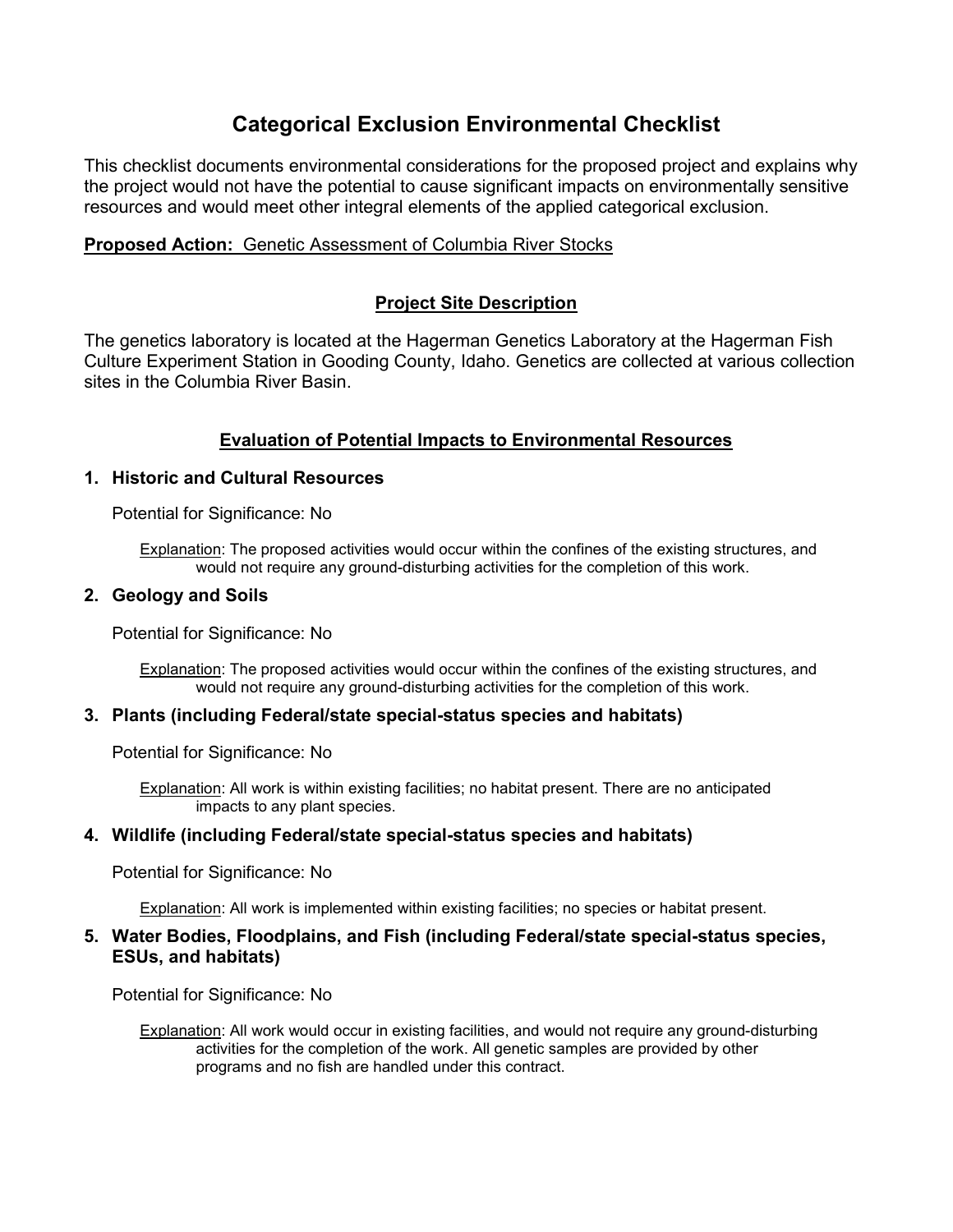#### **6. Wetlands**

Potential for Significance: No

Explanation: All work would occur in existing facilities and wetlands would not be impacted.

#### **7. Groundwater and Aquifers**

Potential for Significance: No

Explanation: All work would occur in existing facilities, no ground excavation is planned, and no groundwater would be disturbed.

#### **8. Land Use and Specially-Designated Areas**

Potential for Significance: No

Explanation: All work would occur at existing facilities and would not impact or change land use.

## **9. Visual Quality**

Potential for Significance: No

Explanation: All work would occur at existing facilities, and would not impact visual quality.

#### **10. Air Quality**

Potential for Significance: No

Explanation: All work would occur at existing facilities and would not impact air quality.

#### **11. Noise**

Potential for Significance: No

Explanation: All work would occur at existing facilities and would not impact aural quality.

#### **12. Human Health and Safety**

Potential for Significance: No

Explanation: All safety regulations would be followed as necessary.

## **Evaluation of Other Integral Elements**

The proposed project would also meet conditions that are integral elements of the categorical exclusion. The project would not:

**Threaten a violation of applicable statutory, regulatory, or permit requirements for environment, safety, and health, or similar requirements of DOE or Executive Orders.**

Explanation: N/A